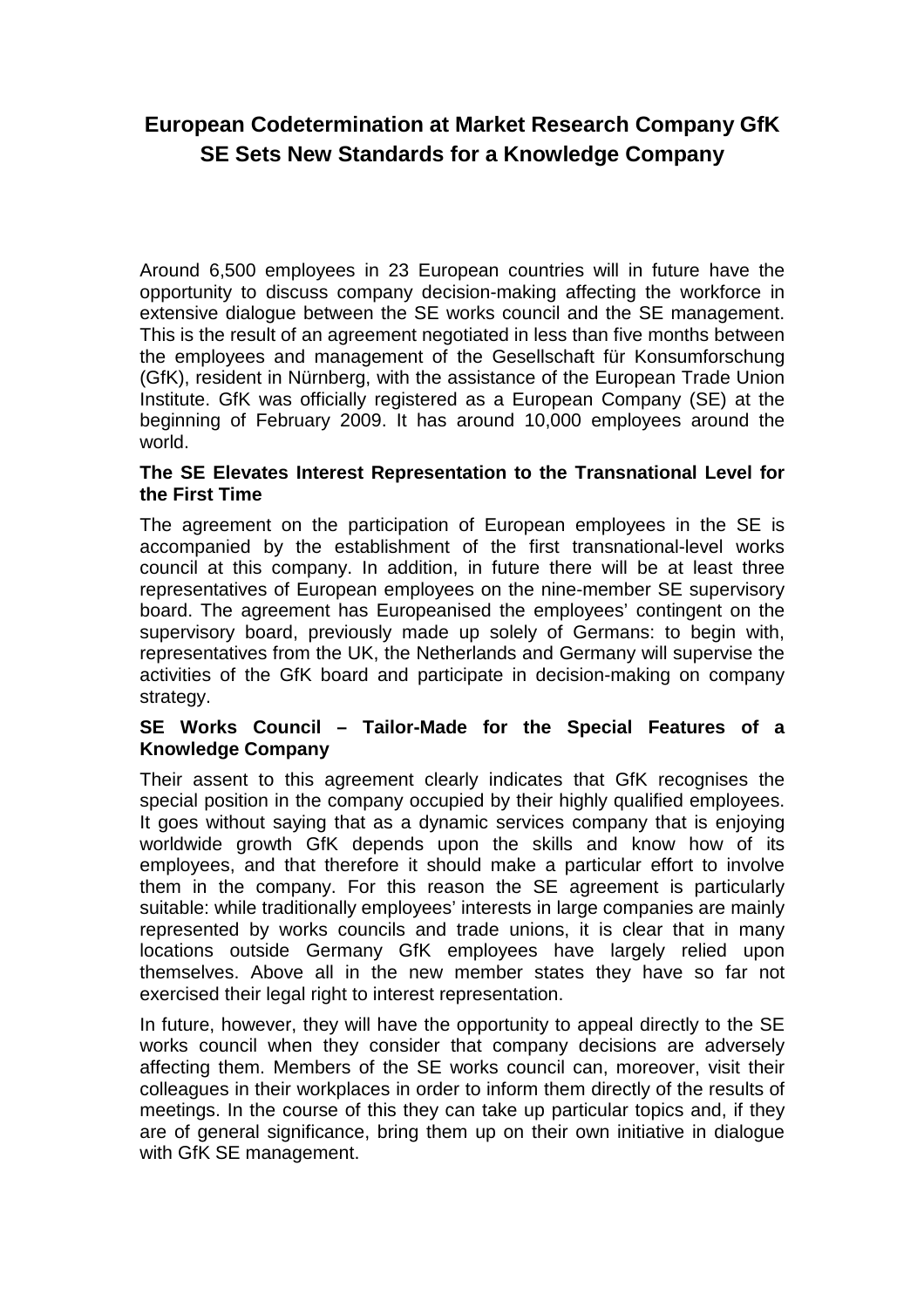In addition, employees must be consulted before any decision is implemented. Their objections must be taken into account. If agreement cannot be reached the employees have the right, through the SE works council, to engage in a further round of dialogue with the management. Should differences of opinion emerge concerning the agreement an effort should be made to solve the problem internally before taking it before a court.

These regulations, on the one hand, take due account of the special circumstances of employees in such a knowledge company. On the other hand, we can expect that the advantages of organised and elected interest representation will have much higher profile throughout the company than previously.

### **A Larger European Company, But the Same Level of Codetermination at Enterprise Level**

Although it's true that the GfK agreement sets a new benchmark for the Europeanisation of interest representation in this type of company, the trade union assessment remains mixed, as the two trade unionists involved in the negotiations – Dietrich Schallehn of German trade union ver.di and Norbert Kluge of the European Trade Union Institute in Brussels – admit. With its transformation into an SE the company is in future no longer subject to the German legal framework pertaining to the level of codetermination. Even though the company now has more than 2,000 employees in Europe alone, thereby easily surpassing the threshold at which codetermination based on equal representation, including representation by external trade unionists, normally comes into play in Germany, workers' representatives at GfK will no longer be able to utilise these more advantageous possibilities. In this way trade union representatives will be denied direct access to company management. They will henceforth be restricted to supporting workers' representatives in the SE works council and the SE supervisory board by means of training and expertise.

Nevertheless, the two trade unionists share the satisfaction with the agreement expressed by the two GfK works council members Dieter Wilbois and Sandra Hofstetter, who led the negotiations on the employees' side. They indicated that they were generally 'satisfied with what had been achieved since it exceeds the legal minimum standards and surpasses expectations concerning what was possible by way of negotiations'.

## **Company Codetermination Is Expanding in Europe Thanks to the SE**

Around 500,000 employees of European Companies (SEs) now enjoy codetermination rights through their 60 or so representatives from eight European countries in the highest-level company bodies. These rights often surpass those provided for by national law. (For more information on the European Company [SE] and workers' participation at European level see the ETUI website www.worker.participation.eu.

#### See also:

http://www.gfk.com/group/press\_information/press\_releases/003530/index.de.html